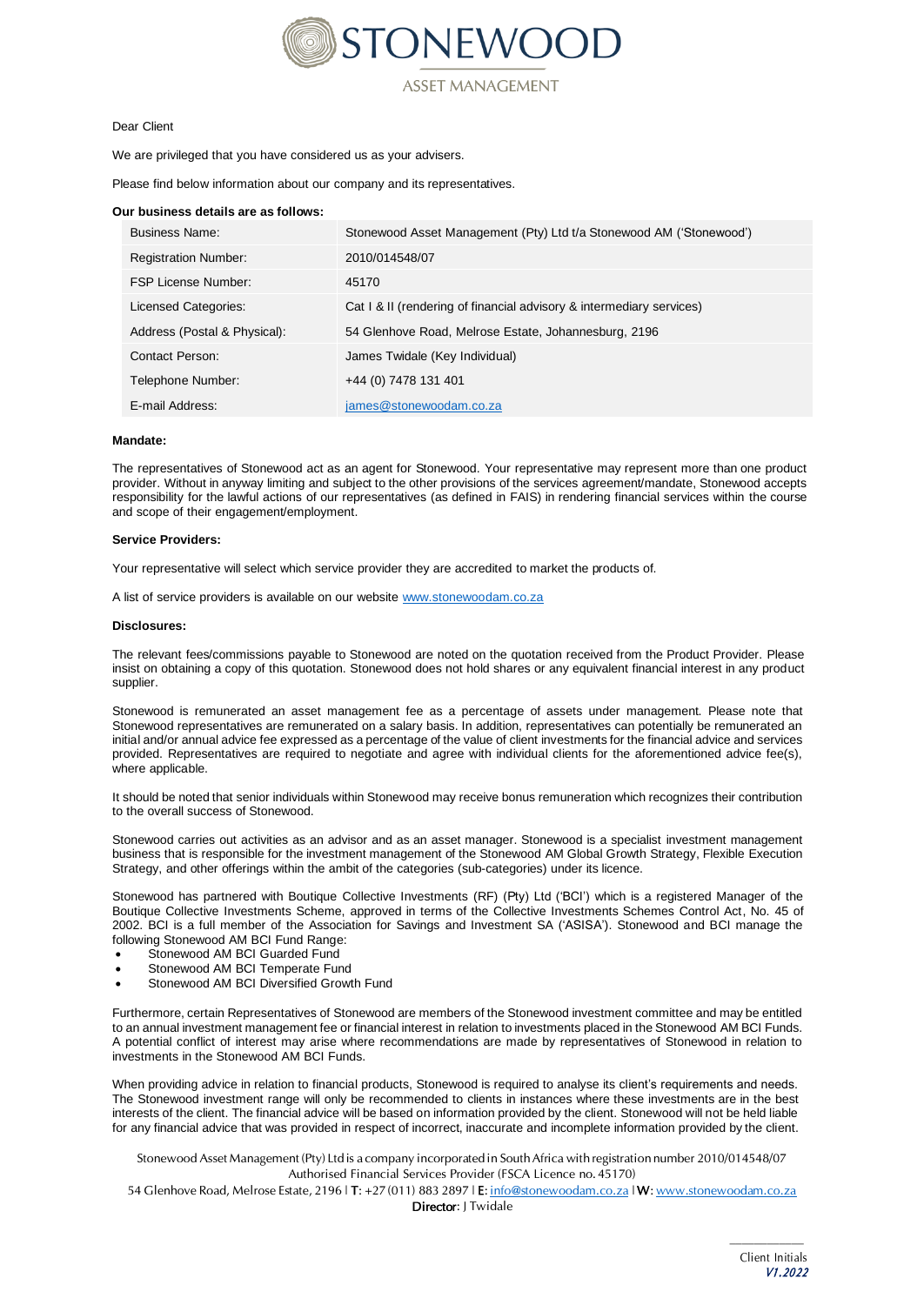## **Services under supervision:**

A copy of our services under supervision framework is available on our website [www.stonewoodam.co.za](http://www.stonewoodam.co.za/)

## **Experience and accreditation (FAIS):**

Stonewood is authorised in the following product categories (Sub-Categories):

| $\checkmark$<br>✓<br>1.1<br>Long-term Insurance: Subcategory A<br>$\checkmark$<br>✓<br>1.2<br>Short-term Insurance: Personal Lines<br>$\checkmark$<br>✓<br>1.3<br>Long-term Insurance: Subcategory B1<br>$\checkmark$<br>✓<br>1.4<br>Long-term Insurance: Subcategory C<br>✓<br>✓<br>1.5<br><b>Retail Pension Benefits</b><br>$\checkmark$<br>✓<br>1.7<br>Pension Funds Benefits (excluding retail)<br>✓<br>✓<br>1.8<br><b>Shares</b><br>$\checkmark$<br>✓<br>1.9<br>Money Market Instruments<br>$\checkmark$<br>✓<br>1.10<br>Debentures and securitised debt<br>✓<br>✓<br>1.11<br>Warrants, Certificates and instruments<br>$\checkmark$<br>✓<br>1.12<br><b>Bonds</b><br>1.13<br>$\checkmark$<br>✓<br>Derivative Instruments<br>✓<br>✓<br>1.14<br>Participatory interests in Collective Investment Schemes<br>✓<br>✓<br>1.17<br>Long-term Deposits<br>$\checkmark$<br>1.18<br>✓<br>Short-term Deposits<br>$\checkmark$<br>✓<br>1.20<br>Long-term Insurance subcategory B2<br>✓<br>✓<br>1.21<br>Long-term Insurance subcategory B2-A<br>1.22<br>✓<br>✓<br>Long-term Insurance subcategory B1-A<br>✓<br>✓<br>1.23<br>Short-term Insurance Personal Lines A1<br>✓<br>✓<br>1.24<br>Structured deposits<br>$\checkmark$<br>1.26<br>✓<br>Participatory interests in a CIS hedge fund<br>✓<br>2.5<br><b>Shares</b><br>✓<br>2.6<br>Money Market Instruments<br>✓<br>2.7<br>Debentures and securitised debt<br>✓<br>2.8<br>Warrants, Certificates and instruments<br>✓<br>2.9<br><b>Bonds</b><br>✓<br>2.10<br>Derivative Instruments<br>✓<br>2.11<br>Participatory interests in Collective Investment Schemes<br>2.13<br>✓<br>Long-term Deposits<br>2.14<br>✓<br>Short-term Deposits<br>✓<br>2.20<br>Participatory interests in a CIS hedge fund | <b>Financial Product</b> |  | Advice | Intermediary<br>Services |
|------------------------------------------------------------------------------------------------------------------------------------------------------------------------------------------------------------------------------------------------------------------------------------------------------------------------------------------------------------------------------------------------------------------------------------------------------------------------------------------------------------------------------------------------------------------------------------------------------------------------------------------------------------------------------------------------------------------------------------------------------------------------------------------------------------------------------------------------------------------------------------------------------------------------------------------------------------------------------------------------------------------------------------------------------------------------------------------------------------------------------------------------------------------------------------------------------------------------------------------------------------------------------------------------------------------------------------------------------------------------------------------------------------------------------------------------------------------------------------------------------------------------------------------------------------------------------------------------------------------------------------------------------------------------------------------------------------------------------------------|--------------------------|--|--------|--------------------------|
|                                                                                                                                                                                                                                                                                                                                                                                                                                                                                                                                                                                                                                                                                                                                                                                                                                                                                                                                                                                                                                                                                                                                                                                                                                                                                                                                                                                                                                                                                                                                                                                                                                                                                                                                          |                          |  |        |                          |
|                                                                                                                                                                                                                                                                                                                                                                                                                                                                                                                                                                                                                                                                                                                                                                                                                                                                                                                                                                                                                                                                                                                                                                                                                                                                                                                                                                                                                                                                                                                                                                                                                                                                                                                                          |                          |  |        |                          |
|                                                                                                                                                                                                                                                                                                                                                                                                                                                                                                                                                                                                                                                                                                                                                                                                                                                                                                                                                                                                                                                                                                                                                                                                                                                                                                                                                                                                                                                                                                                                                                                                                                                                                                                                          |                          |  |        |                          |
|                                                                                                                                                                                                                                                                                                                                                                                                                                                                                                                                                                                                                                                                                                                                                                                                                                                                                                                                                                                                                                                                                                                                                                                                                                                                                                                                                                                                                                                                                                                                                                                                                                                                                                                                          |                          |  |        |                          |
|                                                                                                                                                                                                                                                                                                                                                                                                                                                                                                                                                                                                                                                                                                                                                                                                                                                                                                                                                                                                                                                                                                                                                                                                                                                                                                                                                                                                                                                                                                                                                                                                                                                                                                                                          |                          |  |        |                          |
|                                                                                                                                                                                                                                                                                                                                                                                                                                                                                                                                                                                                                                                                                                                                                                                                                                                                                                                                                                                                                                                                                                                                                                                                                                                                                                                                                                                                                                                                                                                                                                                                                                                                                                                                          |                          |  |        |                          |
|                                                                                                                                                                                                                                                                                                                                                                                                                                                                                                                                                                                                                                                                                                                                                                                                                                                                                                                                                                                                                                                                                                                                                                                                                                                                                                                                                                                                                                                                                                                                                                                                                                                                                                                                          |                          |  |        |                          |
|                                                                                                                                                                                                                                                                                                                                                                                                                                                                                                                                                                                                                                                                                                                                                                                                                                                                                                                                                                                                                                                                                                                                                                                                                                                                                                                                                                                                                                                                                                                                                                                                                                                                                                                                          |                          |  |        |                          |
|                                                                                                                                                                                                                                                                                                                                                                                                                                                                                                                                                                                                                                                                                                                                                                                                                                                                                                                                                                                                                                                                                                                                                                                                                                                                                                                                                                                                                                                                                                                                                                                                                                                                                                                                          |                          |  |        |                          |
|                                                                                                                                                                                                                                                                                                                                                                                                                                                                                                                                                                                                                                                                                                                                                                                                                                                                                                                                                                                                                                                                                                                                                                                                                                                                                                                                                                                                                                                                                                                                                                                                                                                                                                                                          |                          |  |        |                          |
|                                                                                                                                                                                                                                                                                                                                                                                                                                                                                                                                                                                                                                                                                                                                                                                                                                                                                                                                                                                                                                                                                                                                                                                                                                                                                                                                                                                                                                                                                                                                                                                                                                                                                                                                          |                          |  |        |                          |
|                                                                                                                                                                                                                                                                                                                                                                                                                                                                                                                                                                                                                                                                                                                                                                                                                                                                                                                                                                                                                                                                                                                                                                                                                                                                                                                                                                                                                                                                                                                                                                                                                                                                                                                                          |                          |  |        |                          |
|                                                                                                                                                                                                                                                                                                                                                                                                                                                                                                                                                                                                                                                                                                                                                                                                                                                                                                                                                                                                                                                                                                                                                                                                                                                                                                                                                                                                                                                                                                                                                                                                                                                                                                                                          |                          |  |        |                          |
|                                                                                                                                                                                                                                                                                                                                                                                                                                                                                                                                                                                                                                                                                                                                                                                                                                                                                                                                                                                                                                                                                                                                                                                                                                                                                                                                                                                                                                                                                                                                                                                                                                                                                                                                          |                          |  |        |                          |
|                                                                                                                                                                                                                                                                                                                                                                                                                                                                                                                                                                                                                                                                                                                                                                                                                                                                                                                                                                                                                                                                                                                                                                                                                                                                                                                                                                                                                                                                                                                                                                                                                                                                                                                                          |                          |  |        |                          |
|                                                                                                                                                                                                                                                                                                                                                                                                                                                                                                                                                                                                                                                                                                                                                                                                                                                                                                                                                                                                                                                                                                                                                                                                                                                                                                                                                                                                                                                                                                                                                                                                                                                                                                                                          |                          |  |        |                          |
|                                                                                                                                                                                                                                                                                                                                                                                                                                                                                                                                                                                                                                                                                                                                                                                                                                                                                                                                                                                                                                                                                                                                                                                                                                                                                                                                                                                                                                                                                                                                                                                                                                                                                                                                          |                          |  |        |                          |
|                                                                                                                                                                                                                                                                                                                                                                                                                                                                                                                                                                                                                                                                                                                                                                                                                                                                                                                                                                                                                                                                                                                                                                                                                                                                                                                                                                                                                                                                                                                                                                                                                                                                                                                                          |                          |  |        |                          |
|                                                                                                                                                                                                                                                                                                                                                                                                                                                                                                                                                                                                                                                                                                                                                                                                                                                                                                                                                                                                                                                                                                                                                                                                                                                                                                                                                                                                                                                                                                                                                                                                                                                                                                                                          |                          |  |        |                          |
|                                                                                                                                                                                                                                                                                                                                                                                                                                                                                                                                                                                                                                                                                                                                                                                                                                                                                                                                                                                                                                                                                                                                                                                                                                                                                                                                                                                                                                                                                                                                                                                                                                                                                                                                          |                          |  |        |                          |
|                                                                                                                                                                                                                                                                                                                                                                                                                                                                                                                                                                                                                                                                                                                                                                                                                                                                                                                                                                                                                                                                                                                                                                                                                                                                                                                                                                                                                                                                                                                                                                                                                                                                                                                                          |                          |  |        |                          |
|                                                                                                                                                                                                                                                                                                                                                                                                                                                                                                                                                                                                                                                                                                                                                                                                                                                                                                                                                                                                                                                                                                                                                                                                                                                                                                                                                                                                                                                                                                                                                                                                                                                                                                                                          |                          |  |        |                          |
|                                                                                                                                                                                                                                                                                                                                                                                                                                                                                                                                                                                                                                                                                                                                                                                                                                                                                                                                                                                                                                                                                                                                                                                                                                                                                                                                                                                                                                                                                                                                                                                                                                                                                                                                          |                          |  |        |                          |
|                                                                                                                                                                                                                                                                                                                                                                                                                                                                                                                                                                                                                                                                                                                                                                                                                                                                                                                                                                                                                                                                                                                                                                                                                                                                                                                                                                                                                                                                                                                                                                                                                                                                                                                                          |                          |  |        |                          |
|                                                                                                                                                                                                                                                                                                                                                                                                                                                                                                                                                                                                                                                                                                                                                                                                                                                                                                                                                                                                                                                                                                                                                                                                                                                                                                                                                                                                                                                                                                                                                                                                                                                                                                                                          |                          |  |        |                          |
|                                                                                                                                                                                                                                                                                                                                                                                                                                                                                                                                                                                                                                                                                                                                                                                                                                                                                                                                                                                                                                                                                                                                                                                                                                                                                                                                                                                                                                                                                                                                                                                                                                                                                                                                          |                          |  |        |                          |
|                                                                                                                                                                                                                                                                                                                                                                                                                                                                                                                                                                                                                                                                                                                                                                                                                                                                                                                                                                                                                                                                                                                                                                                                                                                                                                                                                                                                                                                                                                                                                                                                                                                                                                                                          |                          |  |        |                          |
|                                                                                                                                                                                                                                                                                                                                                                                                                                                                                                                                                                                                                                                                                                                                                                                                                                                                                                                                                                                                                                                                                                                                                                                                                                                                                                                                                                                                                                                                                                                                                                                                                                                                                                                                          |                          |  |        |                          |
|                                                                                                                                                                                                                                                                                                                                                                                                                                                                                                                                                                                                                                                                                                                                                                                                                                                                                                                                                                                                                                                                                                                                                                                                                                                                                                                                                                                                                                                                                                                                                                                                                                                                                                                                          |                          |  |        |                          |
|                                                                                                                                                                                                                                                                                                                                                                                                                                                                                                                                                                                                                                                                                                                                                                                                                                                                                                                                                                                                                                                                                                                                                                                                                                                                                                                                                                                                                                                                                                                                                                                                                                                                                                                                          |                          |  |        |                          |
|                                                                                                                                                                                                                                                                                                                                                                                                                                                                                                                                                                                                                                                                                                                                                                                                                                                                                                                                                                                                                                                                                                                                                                                                                                                                                                                                                                                                                                                                                                                                                                                                                                                                                                                                          |                          |  |        |                          |

No conditions or restrictions have been imposed by the Authority and confirmation can be found on their websit[e www.fsca.co.za.](https://www.fsca.co.za/Fais/Search_FSP.htm)

## **Commitment to our clients:**

As a licensed FSP we will always strive to serve and protect your best interests. This includes ensuring that our representatives meet the requirements stipulated by law.

## **Waiver of rights:**

Stonewood may not request or induce the client in any manner to waive any right or benefit conferred on the client by or in terms of any provision of the General Code of Conduct under the FAIS Act, or recognise, accept or act on any such waiver by the client, and any such waiver will become null and void.

# **Professional Indemnity Cover and Fidelity Insurance:**

Stonewood currently holds Professional Indemnity Insurance and Fidelity Insurance.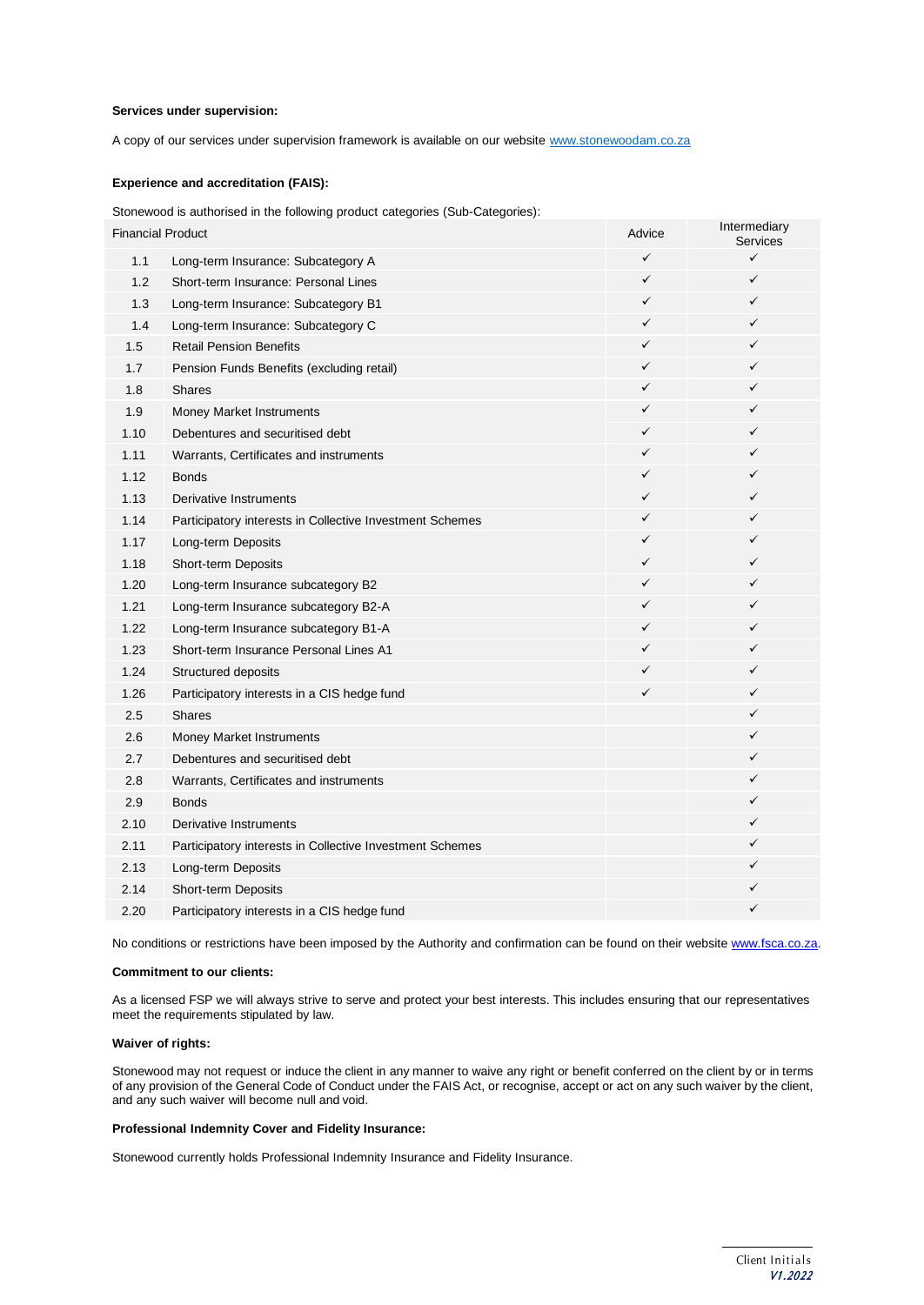## **FICA:**

Where required in terms of the Financial Intelligence Centre Act ('FICA'), Stonewood shall be obliged to record and verify client information in the manner prescribed by FICA. Stonewood currently utilise Docfox as a compliance software that collects, stores and verifies FICA documentation in adherence to FICA Regulation. Stonewood may also be required to report unusual and suspicious financial activities where so obligated by FICA.

Stonewood may be unable in particular circumstances and where required by FICA, to process the transaction as required by the client, unless identification and verification requirements in terms of FICA are met. Stonewood cannot be held responsible for a failure to action any transaction, where such failure was as a result of the non-provision of the legislated information required by FICA by the client.

Stonewood, reserves the right to terminate any contractual relationship with the client, in its capacity as a Representative and / or Intermediary, to ensure adherence to relevant legislation, company policies, good governance and due diligence exercised.

The client will be duly notified of this termination in writing.

#### **Representatives:**

Although our representatives may change from time to time, we will always endeavour to ensure that a qualified representative will be available to serve your needs, unless you request to be serviced by a representative that is not a representative of Stonewood.

### **Complaints:**

A copy of our complaints handling process is available on our website, [www.stonewoodam.co.za, a](http://www.stonewoodam.co.za/)lternatively this procedure is available from our complaints department:

| Telephone Number: | +27 (11) 883 2897      |
|-------------------|------------------------|
| E-mail Address:   | info@stonewoodam.co.za |

## **If your complaint is not resolved to your satisfaction, you may submit your complaint to the FAIS OMBUD with the following details:**

| <b>Authority Name:</b>   | FAIS OMBUD – Office of the Ombud of the Financial Service Providers         |
|--------------------------|-----------------------------------------------------------------------------|
| <b>Physical Address:</b> | Sussex Office Park, Ground Floor, Block B, 473 Lynwood Road, Pretoria, 0081 |
| Postal Address:          | P.O. Box 74571, Lynwood Ridge, 0040                                         |
| Telephone Number:        | +27 (12) 762 5000 or +27 (12) 470 9080                                      |
| E-mail Address:          | info@faisombud.co.za                                                        |
| Website                  | www.faisombud.co.za                                                         |

## **Compliance:**

We have enlisted the services of Moonstone Compliance (Pty) Ltd to fulfil the independent compliance officer role, as provisioned in the FAIS Act. Our compliance officer is a representative of Moonstone with the following details:

| Compliance Officer: | Charl Groenewald                      |
|---------------------|---------------------------------------|
| Address:            | 25 Quantum Street, Stellenbosch, 7600 |
| Telephone Number:   | +27 (021) 883 8000                    |
| E-mail Address:     | cgroenewald@moonstonecompliance.co.za |
| Website:            | www.moonstonecompliance.co.za         |

## **Conflict of interest:**

A copy of our conflict of interest policy is available on our websit[e www.stonewoodam.co.za](http://www.stonewoodam.co.za/)

Stonewood has a gift policy to prevent any situation that could create the impression of conflict with a client's interest or compromise the company's independence from product providers.

#### **Group Companies:**

Stonewood is part of Stonewood Capital (Pty) Ltd.

In providing financial services to its clients, certain business may flow to other companies within the wider Stonewood Capital Group. Stonewood Capital benefits to the extent that business is retained within the group. In some instances, these businesses may receive remuneration for services provided.

Subsidiaries of Stonewood Capital (Pty) Ltd are available on the websit[e www.stonewoodcapital.co.za. T](http://www.stonewoodcapital.co.za/)he companies' representatives are independently responsible for all advice provided relevant to their products/services.